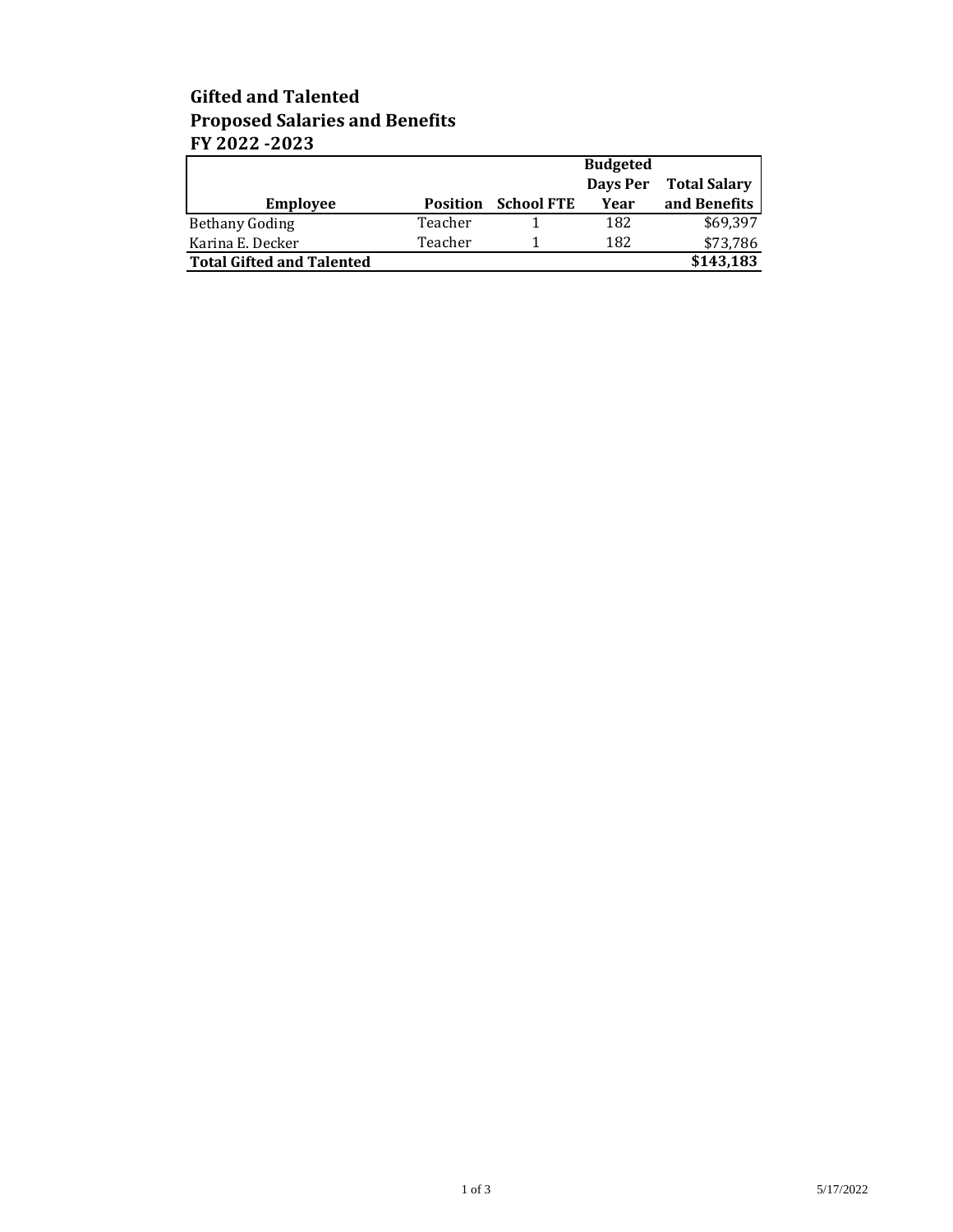## **Gifted and Talented Proposed Budget Detail FY 2022-2023**

|                                                            |               | 2022-23 Proposed Budget |               |          |
|------------------------------------------------------------|---------------|-------------------------|---------------|----------|
|                                                            | 2021-22       |                         | <b>Dollar</b> | Percent  |
| <b>Account Number / Description</b>                        | <b>Budget</b> | <b>Dollars</b>          | <b>Change</b> | Change   |
|                                                            |               |                         |               |          |
| 4900 Gifted and Talented Instruction                       |               |                         |               |          |
| 1000-4900-1000-51010-950 Teacher Salary                    | \$98,044      | \$105.234               | \$7.190       | $7.33\%$ |
| 1000-4900-1000-52010-950 Teacher Benefits                  | \$30,653      | \$33.330                | \$2.677       | 8.73%    |
| 1000-4900-1000-52310-950 Teacher Retirement Benefits       | \$3,765       | \$4,041                 | \$276         | 7.33%    |
| 1000-4900-1000-52510-950 Tuition Reimbursement             | \$4,350       | \$4,350                 | \$0           | $0.00\%$ |
| 1000-4900-1000-53300-950 Employee Training and Development | \$790         | \$790                   | \$0           | $0\%$    |
| 1000-4900-1000-55800-950 Travel Reimbursement              | \$1,200       | \$1,200                 | \$0           | $0\%$    |
| 1000-4900-1000-56100-950 Instructional Supplies            | \$3,697       | \$3,697                 | \$0           | 0%       |
| <b>TOTAL 4900 Gifted and Talented Instruction</b>          | \$142,499     | \$152,642               | \$10,143      | \$0      |
|                                                            |               |                         |               |          |
| <b>Total Cost Center-based costs</b>                       | \$5,687       | \$5,687                 | \$0           | $0.0\%$  |
| <b>Total District-based costs</b>                          | \$136,812     | \$146,955               | \$10,143      | 7.41%    |
| <b>TOTAL 4900 Gifted and Talented</b>                      | \$142,499     | \$152,642               | \$10,143      | 7.12%    |